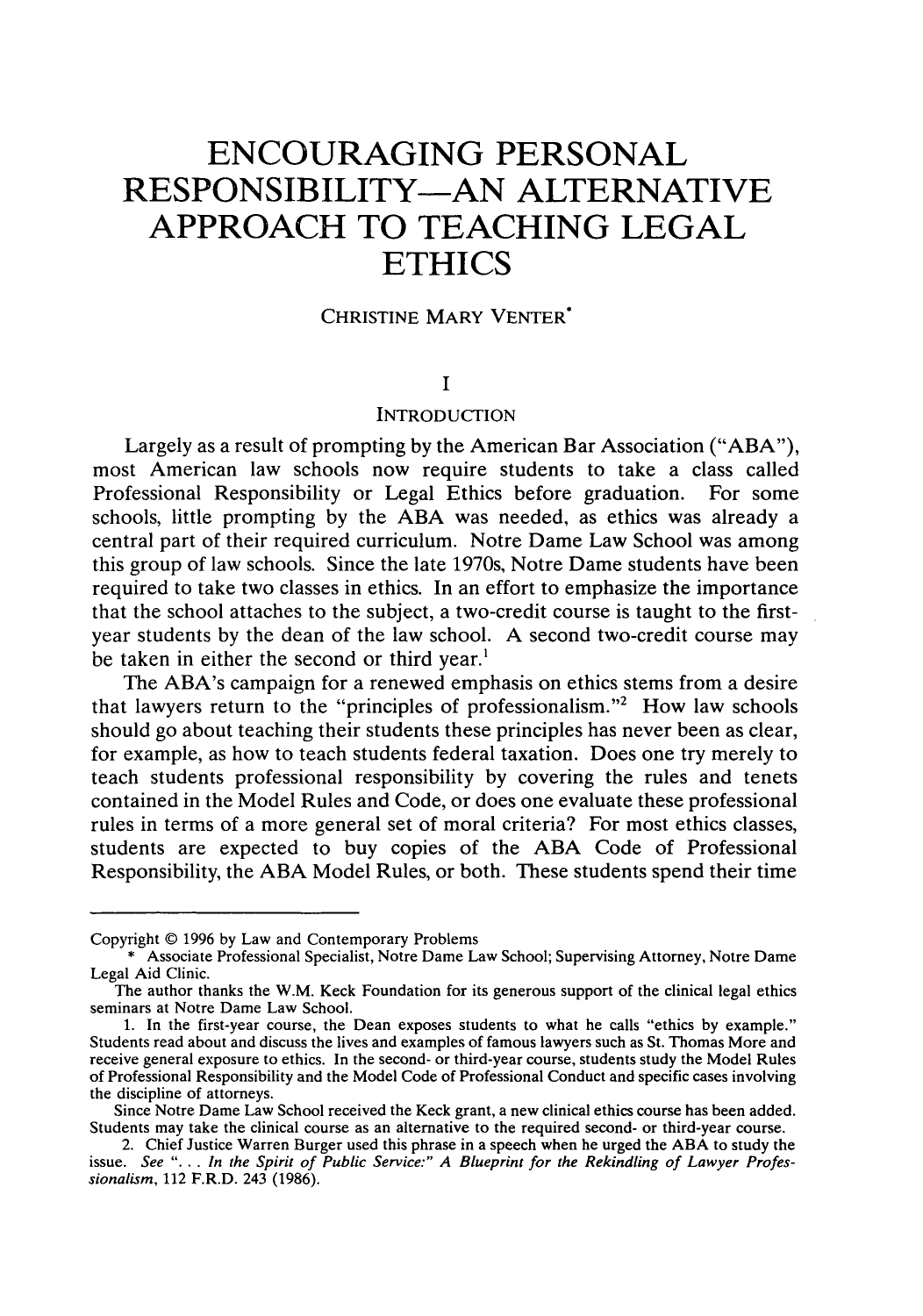reading opinions **by** appellate courts and bar association ethics committees involving the discipline of attorneys for violating the Rules or Code. An increasing number of course books or collections of essays **by** law teachers are being marketed, adding academic opinions to those of judges and bar association lawyers.

This fairly typical approach to the teaching of ethics conveys to the prospective lawyer a sense of the boundaries or limits within which one must conduct oneself if one is to be an "ethical" attorney, or at least if one is to avoid being disciplined. **I** suspect that this approach is deficient in three areas: **(1)** it pretends or purports to teach "legal ethics"3 when all that it is really teaching are legal rules, also known as the "law of lawyering";<sup>4</sup> (2) it does not necessarily encourage students to debate morality in the practice of law, which is necessary if legal education is to produce competent, caring, and thoughtful professionals;<sup>5</sup> and, as a result, (3) students who are required to take the class probably treat it at best as a review course for the Multistate Professional Responsibility Examination ("MPRE"), engaging in little, if any, critical evaluation of the Rules and the Code. Learning ethics for the sake of passing the MPRE trivializes ethics; **by** merely learning the rules, students learn ethics without the context provided **by** real clients, real situations, and being part of the profession. Students may learn "professional responsibility,"6 but the topic of "personal responsibility" is neglected.7

<sup>3.</sup> James R. Elkins, *Ethics: Professionalism, Craft and Failure,* 73 KY **L.J.** 937, 946 (1985) (noting that legal ethics is a "limited, bastardized form of ethics, an ethics culled from the ethos of professionalism"); Thomas L. Shaffer, *The Legal Ethics of Radical Individualism,* 65 TEXAS L.REV. 963, 963 (1985) (noting that "[m]ost of what American lawyers and law teachers call legal ethics is not ethics").<br>4. David Wilkins of Harvard Law School noted there are different meanings for the term

<sup>&</sup>quot;professional ethics." He also noted that law schools tend to conceptualize professional responsibility as consisting of the premise that "lawyers are professionals with their own unique ideals and practices."<br>Courses in professional responsibility therefore identify these practices and focus on which of them are "legitimate in light of the position that lawyers occupy in society." David Wilkins, Remarks at the Keck Ethics Conference, Duke Law School (Nov. 2-3, 1995).

<sup>5.</sup> The ABA's Blueprint on Professionalism, *see* note 2 *supra,* urges teachers of professional responsibility to have law students watch videotapes in which "experienced lawyers discuss moral issues in a 'Socratic' fashion." Tom Shaffer responds that "Socrates would be appalled. *None* of that is education. None of it is 'professional.' None of it is ethics. Ethics is talking together about morals. Socrates did not set his students down and make them listen to him; he asked questions and listened to them." Thomas L. Shaffer, *Lawyer Professionalism as a Moral Argument,* 26 **GONZAGA** L. REV. 393, 410 (1990).

<sup>6.</sup> Richard Wasserstrom argues that the accent on professionalism leads to what he terms "roledifferentiated behavior," defined as one's varied responses to situations, depending on whether one is acting in a personal capacity or a professional one. Richard Wasserstrom, *Lawyers as Professionals: Some Moral Issues,* 5 **HUMAN** RIGHTS **1,** 3 (1975).

<sup>7.</sup> John T. Noonan and Monroe Freedman have both addressed the issue of personal responsibility in a professional system; Noonan does so in 29 **STAN.** L. REV. 363 (1977) (reviewing Freedman's book LAWYERS' ETHICS **IN AN** ADVERSARY SYSTEM (1975)), and Freedman canvasses the issue in *Personal Responsibility in a Professional System,* 27 CATHOLIC L. REV. **191 (1978).**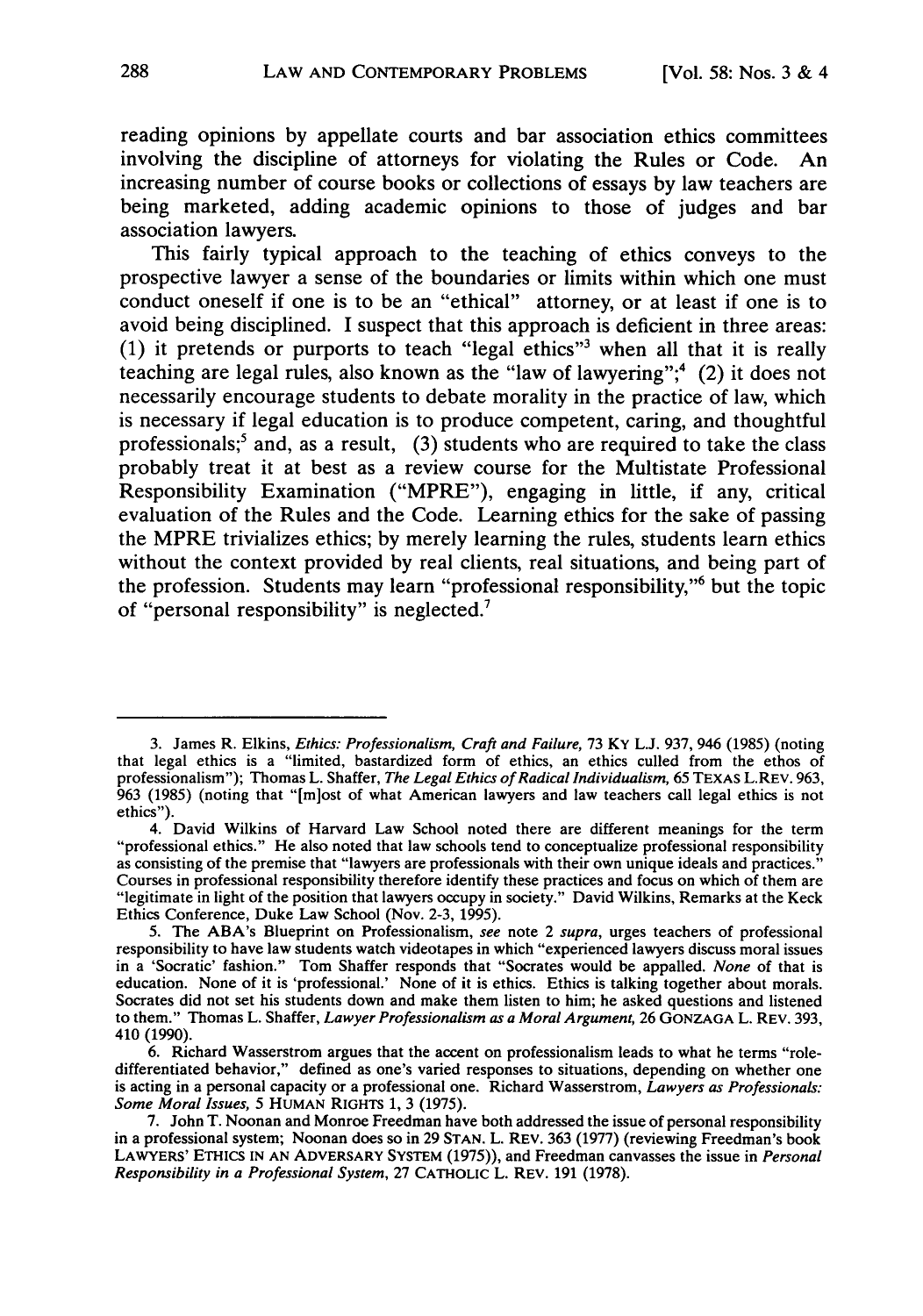#### **II**

## PROFESSIONALISM **VERSUS** MORAL **IMPLICATIONS**

**If** the only ethics taught to law students in legal ethics classes are "professional ethics," we risk creating a profession that engages in some self-deception about the moral choices involved in the practice of law.8 The very notion of professionalism provides something of a double-edged sword for students. On the one hand, its rules and tenets are designed to keep lawyers honest to some degree, and to protect the profession and the people who have dealings with it. It offers students some measure of security and a sense of tradition to know that rules of appropriate conduct have already been worked out **by** our honorable forbearers. On the other hand, if students believe that their moral choices have been forestalled **by** the existence of the Rules and Code, then they engage in self-deception and tend not to critically evaluate the concepts of professionalism or their own actions.

As Anthony Kronman illustrated in *The Lost Lawyer*,<sup>9</sup> lawyers (even those acting in utmost conformity with the tenets of professionalism) contribute to and entrench existing inequalities of wealth and power in numerous ways. Professionalism comes imbued with certain moral values. It is, as Tom Shaffer points out, itself a call to a "particular kind of moral leadership, a particular kind of prominence and power, to the memory we have of the lawyer titans who ruled America . . . .<sup>"10</sup> Shaffer argues that the notion of professionalism advanced **by** the **ABA** essentially invokes a class distinction: a notion that a lawyer acts professionally when he or she emulates the American gentleman lawyer, with all of the superior (and elitist) qualities that figure connotes.<sup>11</sup> Professionalism then is not a neutral moral value. It is predicated on a notion of a certain class (and I would argue gender) of people as superior to others not of this class. Teaching students only professional ethics without acknowledging the history and origins of professionalism (and the values these uphold) is not teaching ethics. It is teaching rules. It is encouraging students to engage in selfdeception about what a lawyer really does.

**If** our students buy into the notion of professionalism without any critical evaluation of its moral, social, and historical content, their relationships with

**<sup>8.</sup>** Tom Shaffer points out that practicing law *is* moral discourse and involves making choices, even if our choice is to choose not to choose. Thomas L. Shaffer, *On Teaching Legal Ethics in the Law Office,* NOTRE DAME L. REV. 2 (forthcoming 1996). Some lawyers take the position that because the details of appropriate and inappropriate conduct have been specified in the Rules and Code, much personal choice has been obviated. Lawyers see themselves as acting amorally rather than immorally or morally. This approach may be dangerous. Richard Wasserstrom notes that the fact that so many of the people who were involved in the Watergate scandal were lawyers was the "likely if not inevitable consequence of their legal acculturation." Wasserstrom, *supra* note **6,** at 1.

**<sup>9.</sup> ANTHONY** KRONMAN, THE LOST LAWYER (1993).

<sup>10.</sup> Shaffer, *supra* note 5, at 395.

<sup>11.</sup> *Id.* at 398 (noting that "the gentlemen's ethic, in and out of the legal profession, has always implied that gentlemen are superior people").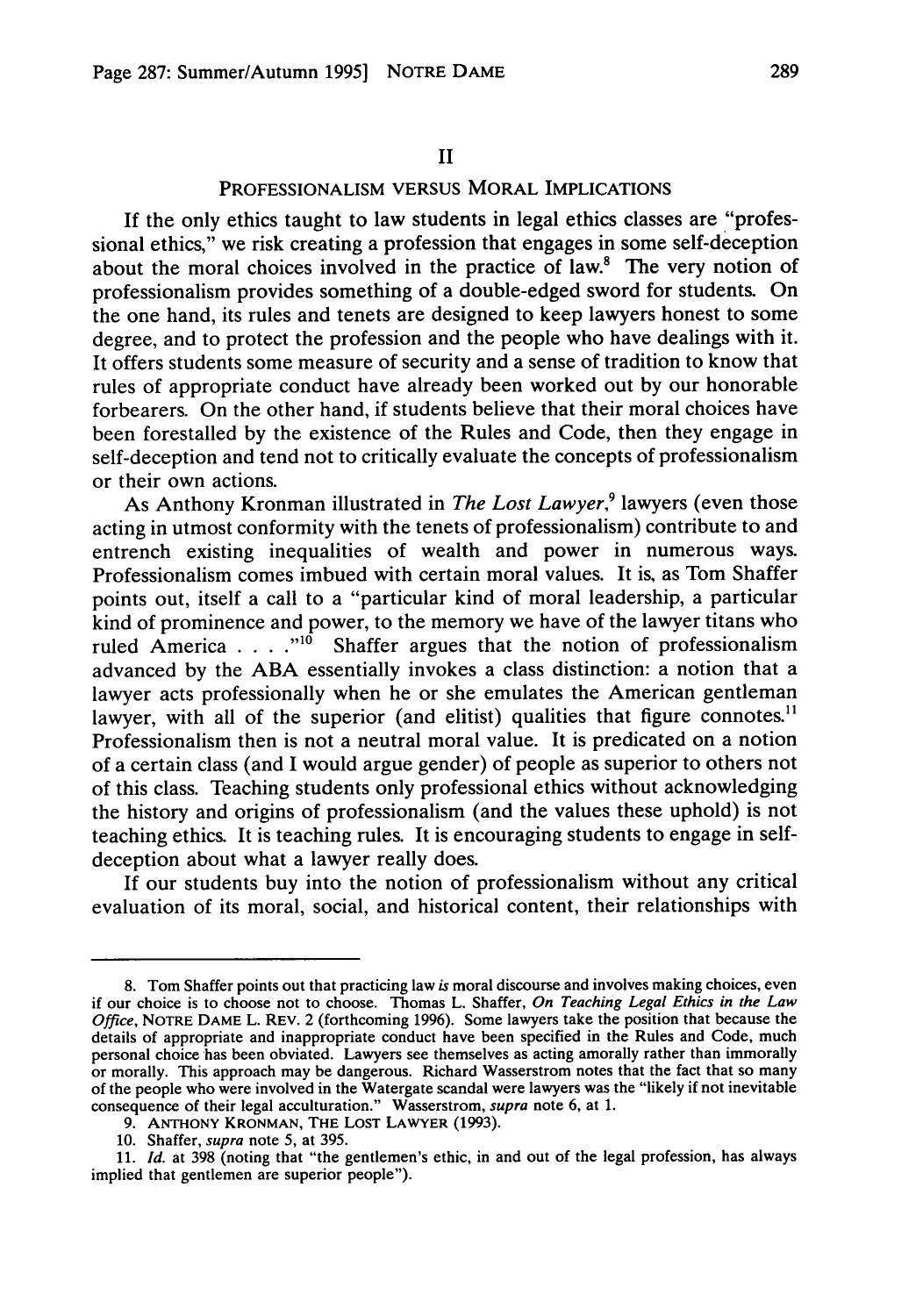their clients will be influenced only **by** their adoption of the professional value system.<sup>12</sup> Students need the opportunity—in law school and practice—to explore moral and ethical issues with their colleagues<sup>13</sup> and clients in a way that seeks consistency with the principles of professionalism, but one in which professionalism is not the sole source of guidance. Lawyers, as Monroe Freedman tells us, act both "professionally and morally **... by** counselling clients candidly and fully regarding the clients' legal rights and moral responsibilities as the lawyer perceives them, and **by** assisting clients to carry out their lawful decisions."<sup>14</sup> If lawyers are not taught to engage clients in moral conversations about the lawyers' and the clients' moral responsibilities and the moral dimensions of a case, personal responsibility in the practice of law may not turn out to be something that comes naturally.<sup>15</sup> Freedman argues that "[t]hose of us who teach law have a primary professional obligation to explicate the moral implications of the law in general and of lawyers' ethics in particu- $\ln r$ <sup>,,16</sup>

## III

# PUTTING ETHICAL ISSUES IN **A** PRACTICAL **CONTEXT**

Conversations about the ethical and moral dilemmas that one encounters in practice take on more significance for students when the student herself has had some experience in dealing with such problems. The clinical faculty at Notre Dame Law School has been testing that hypothesis with the aid of a generous W.M. Keck Foundation grant in a series of seven clinical ethics seminars over the past two years.'7 We have found that the best environment in which to teach a class on legal ethics is in the law office.<sup>18</sup>

<sup>12.</sup> This is not to say that we do not want lawyers to act "professionally." Clients and the rest of the profession have certain expectations that lawyers will act this way.

<sup>13.</sup> This is a positive aspect of having a profession; it provides colleagues with common ground with whom to debate ethical issues.

<sup>14.</sup> Freedman, supra note 7, at 204.

<sup>15.</sup> **If** students had any natural inclination to engage in moral conversations with clients before they entered law school, this trait is often beaten out of them (as Karl Llewellyn insisted that it should be, THE BRAMBLE **BUSH:** ON OUR **LAW AND ITS STUDY** (1951)), by stressing only professionalism and professional responsibility.<br>16. Freedman, *supra* note 7, at 205. The practice of neglecting moral issues in classes on

professional responsibility is not unique to the United States. Strange though it may seem, when I was<br>in law school in South Africa during the apartheid years, no one ever discussed with me the moral and ethical implications of practicing law in a country with a completely perverted system of justice. The subject of South Africa's pitifully unjust system was discussed in jurisprudence, but from a theoretical point of view. In Legal Ethics, I was taught ethical rules and told that if I abided by them I would be point of view. In Legal Ethics, I was taught entired that if I all the abided by them I would be a "good lawyer," in other words, a lawyer who was not subject to disbarment. The issue of whether it was possible to be a moral lawyer while practicing in a patently immoral system was not canvassed.

**<sup>17.</sup>** Thomas L. Shaffer, the Robert and Marion Short Professor of Law, was the first to recognize the value of teaching legal ethics in a clinical setting. He was instrumental in persuading the rest of the faculty to adopt this idea, and initiated the grant proposal to the Keck Foundation.

**<sup>18.</sup>** We feel fortunate that Notre Dame Law School has two required courses in ethics since this ensures that students who enroll in the clinical ethics class have had a basic grounding in ethics. The clinical class serves to "contextualize" the students' pre-existing knowledge of the subject.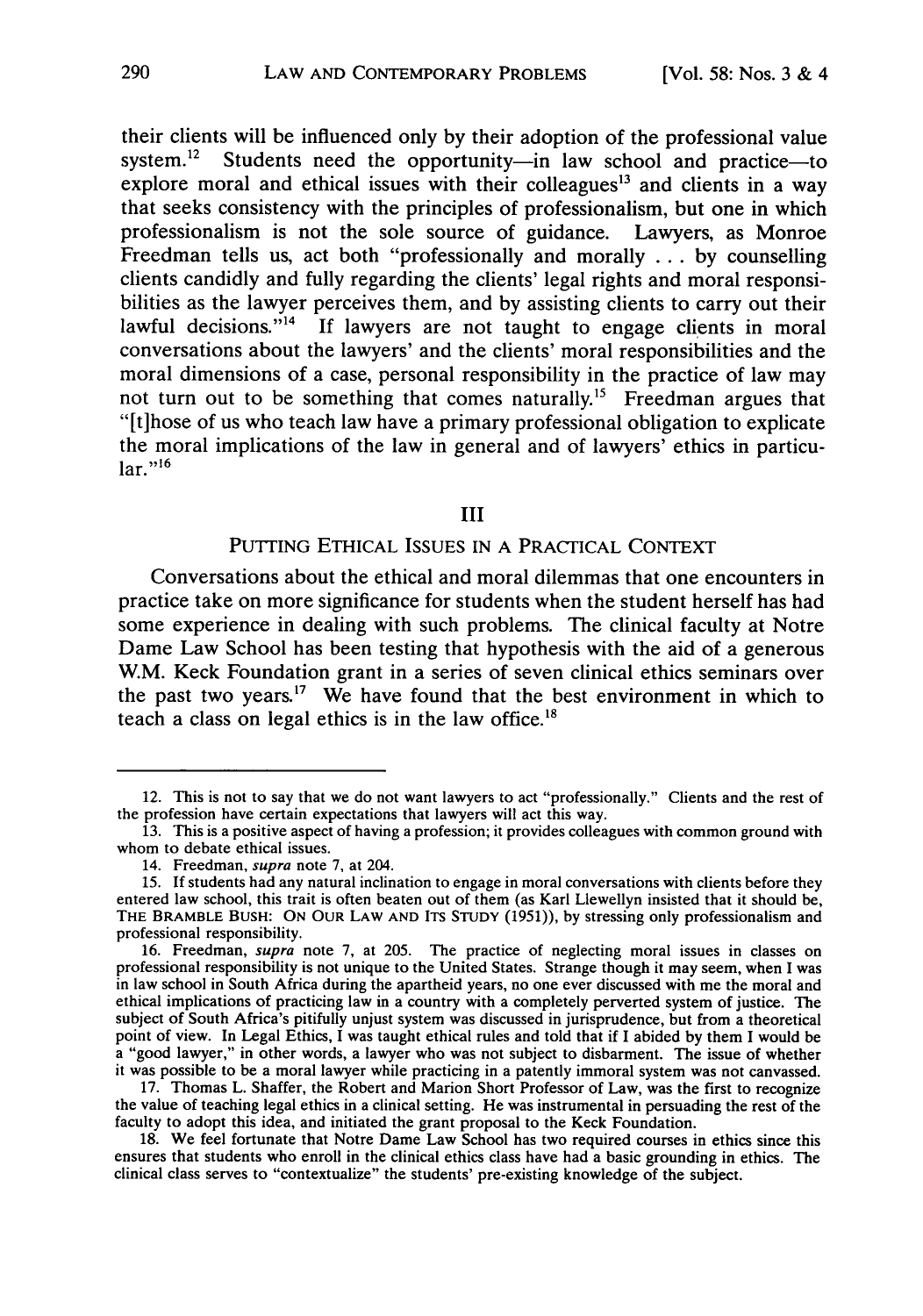Students enrolled in the clinic are the lawyers on the cases that the clinic takes.<sup>19</sup> The supervising attorneys play an advisory/consultative role, allowing the students as much freedom as possible to work on the cases.<sup>20</sup> Because the students are the lawyers, they feel more a part of the profession than they generally do while in law school. They also have the opportunity to engage in the rough and tumble of legal practice: to encounter the mother who no longer wants custody of her children, and who is willing to hand them over to the drugaddicted father; to represent and counsel the family whose children are being removed **by** the Welfare Department because the parents do not see the importance of sending their children to school; to cope with landlords and evictions; and to untangle the chaos and mystery of multi-party mortgage foreclosures.2'

Acting like a lawyer, encountering the dilemmas that lawyers encounter, and thereby feeling they are a part of the legal profession, all aid a student in coming to terms with the issues canvassed in a legal ethics class where ethical and moral questions as well as the Rules and the Code are raised. Our clinical legal ethics classes focus on the problems students have encountered in their cases. Students are encouraged to talk about their cases, and there is often a feeling of solidarity at class meetings because most of the students have experienced their own dilemmas in their cases. In describing problems, students seek the advice and approbation of their peers who are receptive, knowing that they too may find themselves in similar situations.

The Rules and the Code are discussed at class meetings, but more in the context of defining the conventional parameters within which the problem will be resolved. They are not generally looked to for moral insight into the particular situation, but they tend to produce a resolution within the guidelines of what has been determined professionally permissible **by** our professional colleagues.<sup>22</sup>

Students probe difficult issues such as what happens when one's view of a "good outcome" for a particular case differs from the client's.<sup>23</sup> They thus

**<sup>19.</sup>** Our practice is that students interview prospective clients and then meet as a group with the supervising attorneys to decide together which cases to accept and which students will be the lawyers on those cases.

<sup>20.</sup> Indiana has a student practice rule that permits law students who have completed one half of their legal education to appear in court and represent clients under the supervision of an attorney. Our students thus have the opportunity to represent clients in court. We also encourage them to undertake the full gamut of lawyerly functions, such as meeting with, interviewing, and counseling clients, drafting documents, and undertaking negotiations as well as advocacy and court work.

<sup>21.</sup> Students generally are exposed to a fairly diverse case load in the clinic, although obviously poverty law does not encompass all aspects of practice. Some **of** the participants in the seminar are also enrolled in the public defender externship, and they bring insight regarding criminal ethical situations to the group. Details regarding corporate practice are supplied **by** written material, students' summer experiences, and **by** the instructors.

<sup>22.</sup> Because we teach "legal ethics" rather than "professional responsibility," it is important to canvass not only the rules but also moral and ethical issues that the rules do not raise.

**<sup>23.</sup>** For example, one case involved a client who owed the local housing authority a fairly large amount of unpaid rent. The student working on the case felt that in principle our client should pay at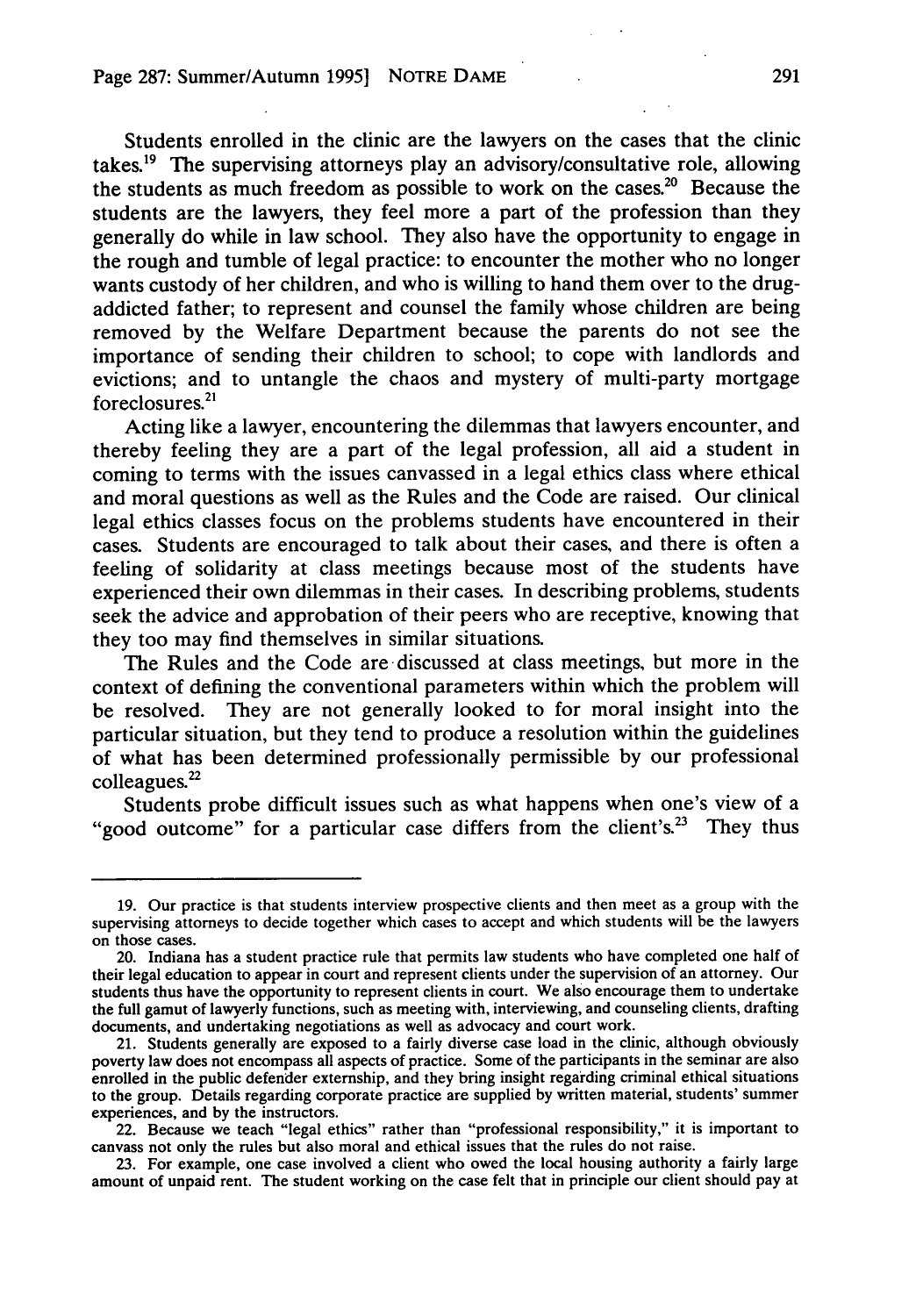canvass questions of who directs the representation-the attorney or the client-not necessarily in a "bookish," rule-bound, or scholarly manner,<sup>24</sup> but in a realistic fashion, tempered **by** experience and **by** the presence in their lives of troubled and troubling people.

Because the class is offered to the students as a "firm meeting" attended **by** all of the members of the firm, that is, all of the students enrolled in the Legal Aid Clinic at the time, there are usually no problems with confidentiality or attorney/client privilege. However, because confidentiality is so crucial to professional responsibility, students are reminded to take seriously their ethical obligation to preserve their clients' confidences and ensure that confidentiality within the confines of the clinic. We have found the students form relationships with their clients and are thus diligent about protecting their clients' confidences.

Clients are advised **by** students at the initial meeting that the Legal Aid Clinic is a teaching clinic as well as a provider of legal services. Clients are thereafter advised that their problems may be discussed for educational purposes at meetings involving groups of students enrolled in the clinic. This knowledge has not often altered the dynamics between the student intern and his or her client.

Engaging students in moral debate about our day-to-day practice in the clinic encourages students, and provides a model for them, to engage in moral conversation with their clients. Notre Dame Law School's mission is to produce "caring and compassionate lawyers," as well as competent ones.<sup>25</sup> Notre Dame is also developing a tradition of an "ethics-centered" curriculum.<sup>26</sup> Students act consistently with this mission, within Notre Dame's tradition, and within the

least some if not all of this debt, given the fact that she had lied to the Housing Authority about the amount of income she was receiving. The client's view of the matter was that she had voluntarily vacated her apartment and therefore should not have to pay any of the back rent.

<sup>24.</sup> The clinical legal ethics classes do have a traditional scholarly dimension, however, because inclass discussion centers on assigned readings. The teachers help the students make the connection between the readings and the topics that arise in seminar discussions. More often than not, however, the students make the connection for themselves. Weekly papers and journals provide another way for students to connect the readings and experience and provides an additional means for them to express their personal feelings.

<sup>25.</sup> In THOMAS H. MARTINSON, THE BEST LAW SCHOOLS 164-65 (1993), Dean David T. Link, the current Joseph A. Matson Dean and Professor of Law, describes the Notre Dame program as being "one that aims to educate men and women to become lawyers of extraordinary professional competence who possess a partisanship for justice, an ability to respond to human need, and compassion for their clients and colleagues. Therefore ... the program emphasizes not only skill but service, not only professional ethics but also social and moral ethics."

<sup>26.</sup> Dean Link is committed to ensuring that the subject is not relegated to the two required classes in ethics, but that ethical issues are explored in every subject in the curriculum. This approach corresponds to the "pervasive method" of teaching ethics. However, it has not been formally institutionalized at Notre Dame; professors are encouraged to raise ethical issues in their classes but are not required to spend a certain amount of time each semester doing so.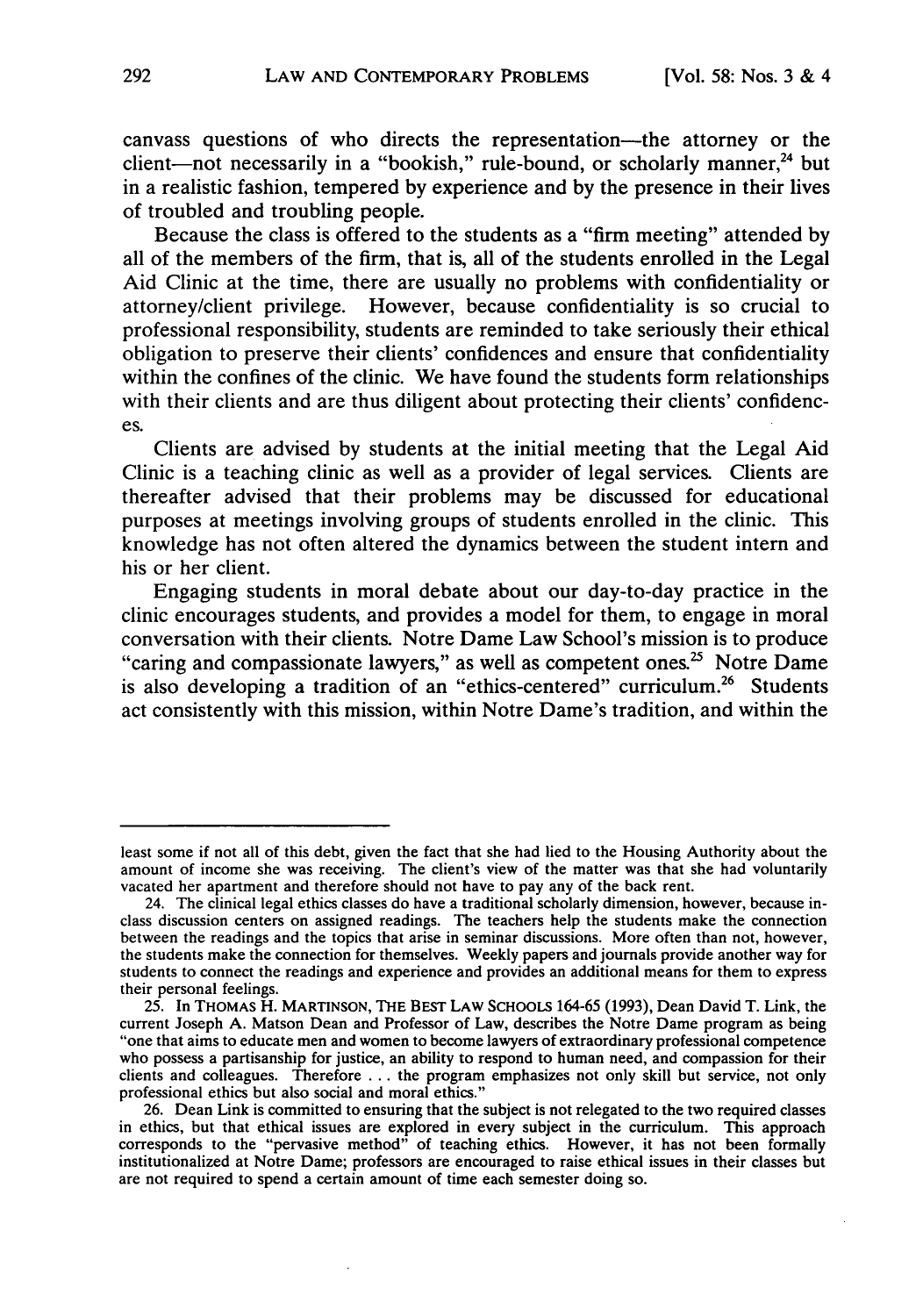tradition of Aristotelian ethics when they bring their whole selves (professional and personal) to an encounter with a client.<sup>27</sup>

Our students know that our clients do not bring us purely legal problems with neat fact patterns but entrust us with stories about their lives, their family relationships, their fears and wishes. To respond to that trust **by** bringing only our professional selves to the relationship would be an injustice. Our clients often want to engage us in moral conversation about their problems; their expectations form part of our seminar discussions.

For example, many clinic clients are struggling against decisions from government bureaucracies. Their struggles have a profound effect on them. Edward Dauer and Arthur Leff<sup>28</sup> cynically note that "[a] lawyer is a person who on behalf of some people treats other people the way bureaucracies treat all people-as non-people. Most lawyers are freelance bureaucrats." As our students see the effects of bureaucracies on their clients' lives, their instinctive moral nature (that is, that which was engendered prior to law school) leads them to counter rather than perpetuate those effects. Bureaucrats rely on rules and regulations when dealing with people, maintaining only professional relationships with those who seek their help. Our mission is to teach students to explore with their clients the issues the bureaucrats often ignore.

#### **IV**

## **EXTENSION** TO **NON-CLINIC** PARTICIPANTS

Because those of us who teach these clinical ethics seminars believe that engaging in moral conversation is crucial to decency in the profession, and is ultimately beneficial for clients, we have tried to "export" our approach to teaching ethics to students who are not enrolled in the clinic.<sup>29</sup> This transplant has not been as successful as the original project. For one thing, the dynamics are altered when facts have to be changed and identities concealed to protect confidentiality.<sup>30</sup> For another, students who do not work actively with clients do not come to know the realities of their clients' lives and problems. Moreover, the non-clinical students who participate in these seminars do not feel as much a part of the legal profession as their colleagues in the clinic whom

**<sup>27.</sup>** Alasdair Maclntyre deplores the fact that human life in the modern world is compartmentalized or partitioned into a variety of roles, each with its own mode of behavior, with private life being divided from public life, work from leisure, the corporate from the personal. ALASDAIR MACINTYRE, AFTER VIRTUE **(2d** ed. 1984). He sees this compartmentalization as contrary to Aristotelian philosophy which stresses the unity of human life, the virtues, and the concept of a tradition. Given Notre Dame's mission, and its ethics-centered curriculum, we hope to impart to students the value of bringing their whole selves, both personal as well as professional, into their relationships with their clients, and not to compartmentalize their lives into "professional" and "personal."

**<sup>28.</sup>** Edward **A.** Dauer **&** Arthur Allen Leff, *The Lawyer as Friend,* **86** YALE **L.J. 573, 581 (1977).**

**<sup>29.</sup>** We offer both "intern only" and "non-intern" seminars. In both cases, the seminar satisfies the law school's requirement of an upper-division course in ethics.

**<sup>30.</sup>** One of the seminars that I taught to non-interns had more than **30** students enrolled. "Intern only" seminars usually have about **15** to 20 students. With a larger group like the non-intern group, it is more difficult to engage students and involve the whole class in discussion.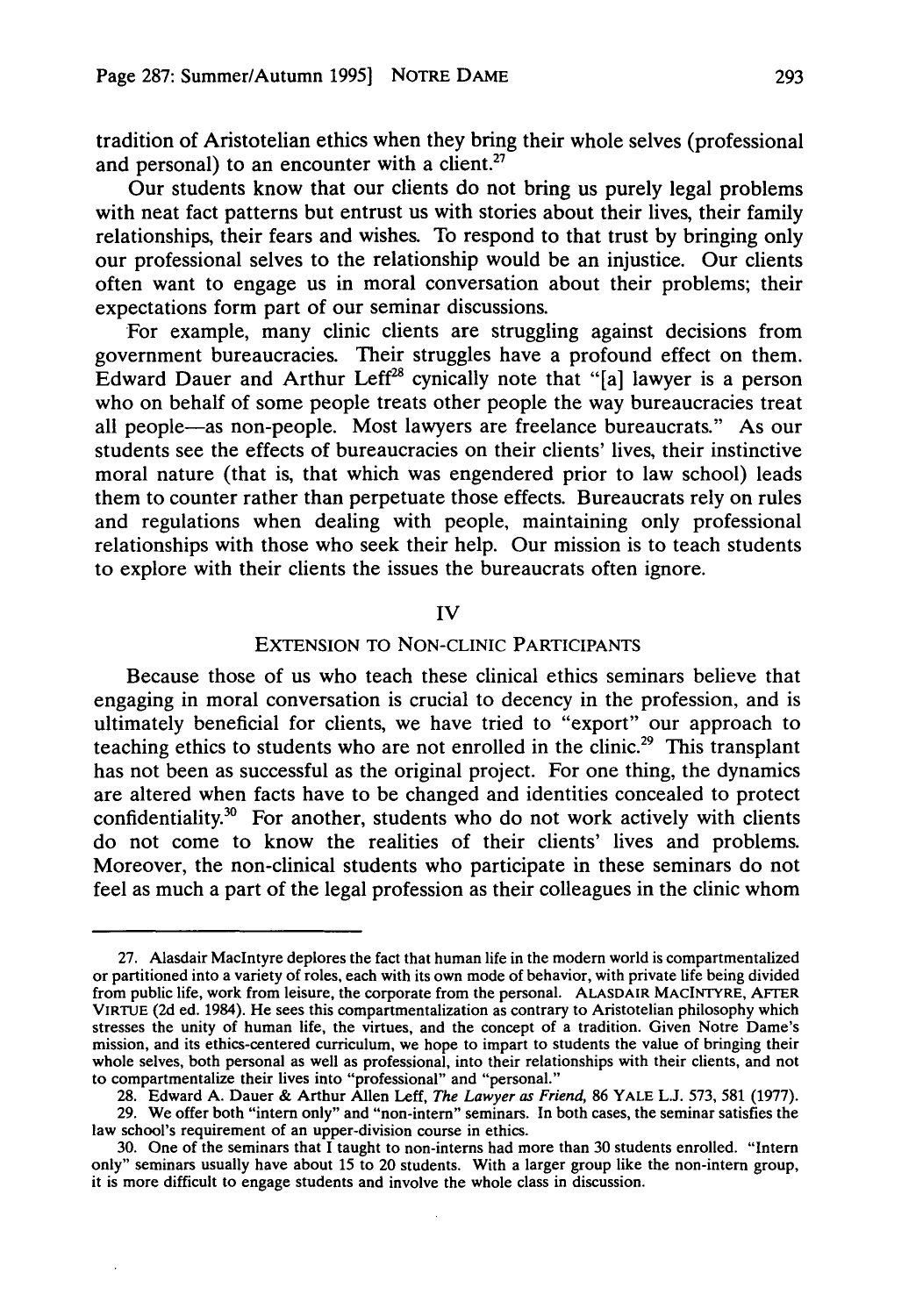we regard (and who come to regard themselves) as practicing lawyers. $31$  They, therefore, do not yet have a vested interest in how the profession is viewed and what their contribution is to that appearance.

The cases we discussed were not their cases; they did not know the parties involved; they did not have to tell a client that we would not represent her in trying to win back custody of her children because we do not believe that it is in her or the children's best interests. Also, the mixed class lacked the same feeling of camaraderie that is present when the legal interns meet to help each other come to terms with a difficult situation, knowing that next week they may be the ones confronting the difficult problem. In spite of these drawbacks, I have found that clinical ethics classes are more effective than books and lectures in illustrating to students that there is a personal side to professional responsibility, and in showing them that lawyers who do not engage in moral and ethical conversations with their clients shortchange not only their clients but also themselves.

V

#### CLINIC SHORTCOMINGS AND DIFFICULTIES

Although teaching ethics in a clinical environment apparently solves the problem of situating or contextualizing ethical problems, it has a number of shortcomings. First, the clinic environment that is provided for students does not duplicate the environment of a law firm and since the majority of our students will practice in firms, it may be open to criticism on those grounds. Despite the fact that we regard ourselves as a firm, our clinic cannot duplicate a law firm's environment inasmuch as our clients, who do not pay for our services, and who, as poor people, have generally come to expect little from the system, often perceive themselves as lacking power in their relationships with their student lawyers. The dynamics of this relationship are different from those that the student may later encounter in practice with a client who is a powerful, established, and paying client of the firm.

Further, the clinic also differs from law firms in that it is probably more supportive of the student's ethical and moral development than any firm is likely to be. Susan Koniak of Boston University has suggested that teachers of ethics ought not to create too safe an environment in which to expose their students to ethical issues, because the world of practice is not a safe world, and while we hope that our students will be lucky enough to find responsible mentors, there are no guarantees that they will.<sup>32</sup> While Professor Koniak's point is well taken, I am still of the opinion that our fledgling lawyers deserve a supportive environment. Clinical practice is not "safe" in that students often find themselves having to turn down cases because they already have a heavy

<sup>31.</sup> The seminar benefits when at least some of the students have some practical experience, for example, from summer jobs or clerkships.

<sup>32.</sup> Susan Koniak, Remarks at the Keck Ethics Conference, Duke Law School (Nov. 2-3, 1995).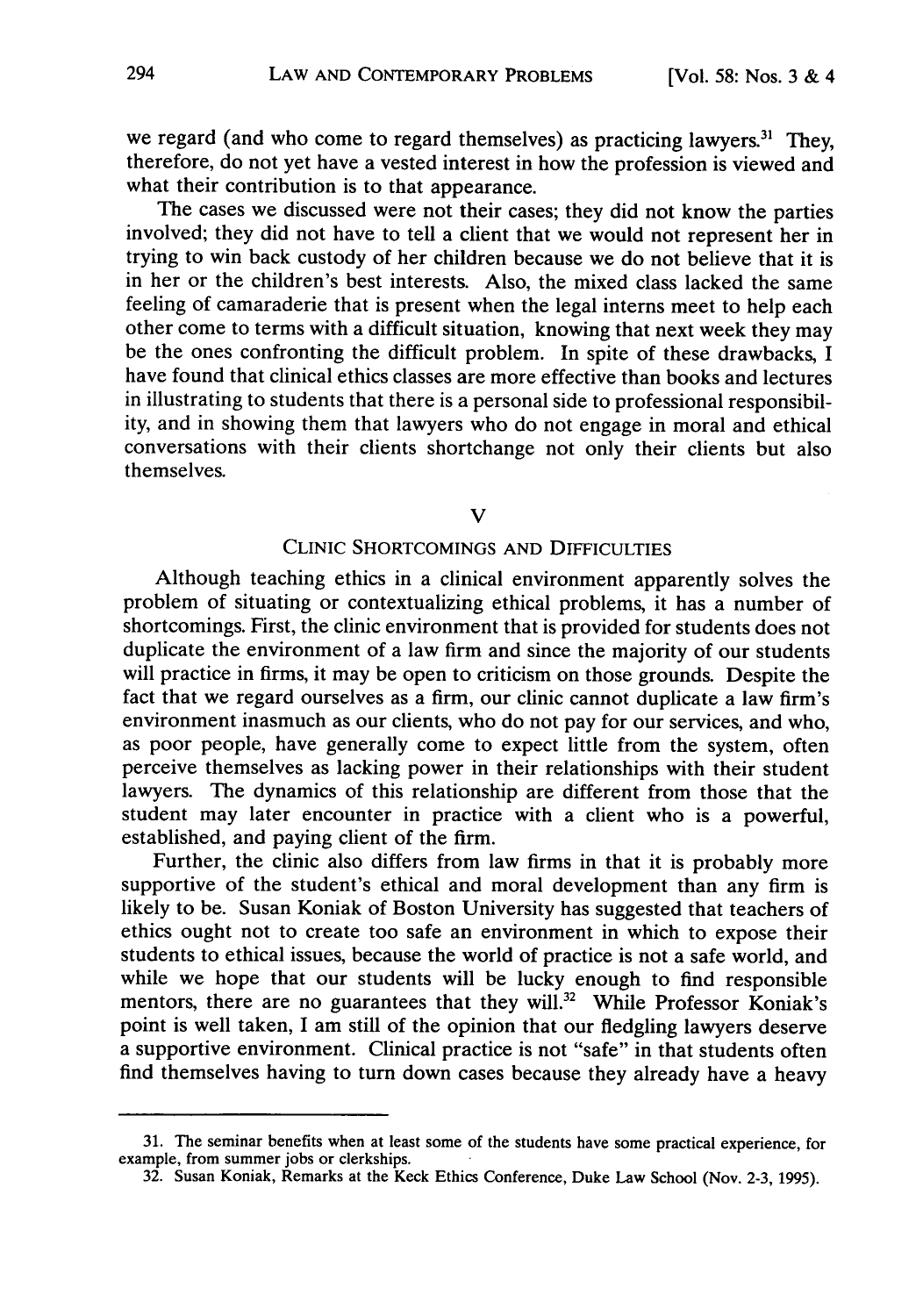case load, knowing that the applicants for our services have no other legal resources available to them. Rejecting prospective clients who are often desperate and explaining to them that lawyers have an ethical obligation not to undertake more work that they can competently handle is no easy task. Students also occasionally have to confront opposing counsel or clients who are trying to take advantage of them because of the students' relative lack of experience. Students are encouraged to deal with these situations themselves, so they come to learn from these instances, and from other practical summer experience, that the world of practice is not safe. However, while we are exposing them to the "unsafeness" of this world, it makes sense to provide a supportive environment for them in which their personal code of ethics and sense of what is appropriate can be nurtured and developed.

A second shortcoming of teaching legal ethics in the clinical environment is that, as mentioned previously, the clinic does not provide the full range of lawyering services in that it does not accept any criminal cases or corporate work. Our lawyering is done for poor people. However, several participants in the seminars typically have experience in criminal defense work through the law school's public defender program, and many other students have a wide range of non-poverty law experience.

A third limitation of the clinical ethics experience is that it is not a "cost effective" means of teaching ethics because it is best suited to small groups.<sup>33</sup> In addition, because the nature of our clinical work is legal service to the poor, the clinical ethics experience is best suited to those students who have a real interest in doing this type of work. While students need not have an interest in public interest law to enroll in the clinic or the clinical ethics seminar for credit, the students who do have such an interest often participate more keenly in the ethics seminars because they are more interested and engaged in this kind of work.

#### VI

### **CONCLUSION**

The fact that many law schools teach Professional Responsibility rather than Legal Ethics seems to signify that the prevailing view is that a professional knowledge of the rules is sufficient to ensure "good" lawyers, or that ensuring "good" lawyers is an impossible task, and that all a law school can do is teach them how to keep their licenses. If one accepts Dauer and Leff's definition of a good lawyer as being "professionally no rottener than the generality of people acting, so to speak, as amateurs,  $34$  then perhaps classes on professional responsibility are adequate. If our aim is to produce professionals who are

<sup>33.</sup> I would argue that this consideration is outweighed **by** the method's extreme effectiveness.

<sup>34.</sup> Dauer & Left, supra note 28, at 582.